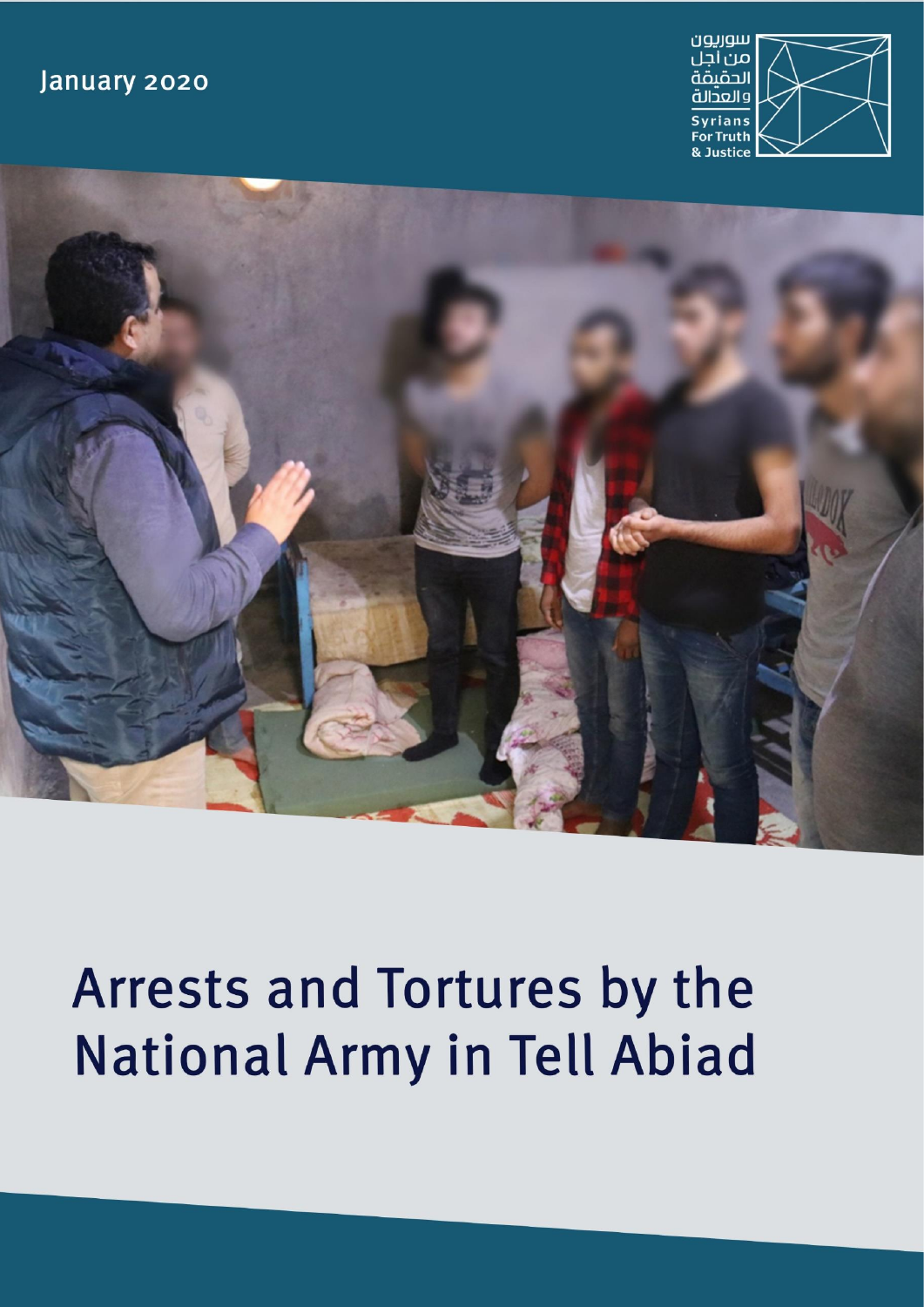# **Arrests and Tortures by the National Army in Tell Abiad**

*Three people including a woman gave coerced confessions, 80 Arabs arrested for being recruited under the Autonomous Administration before "Operation Peace Spring"*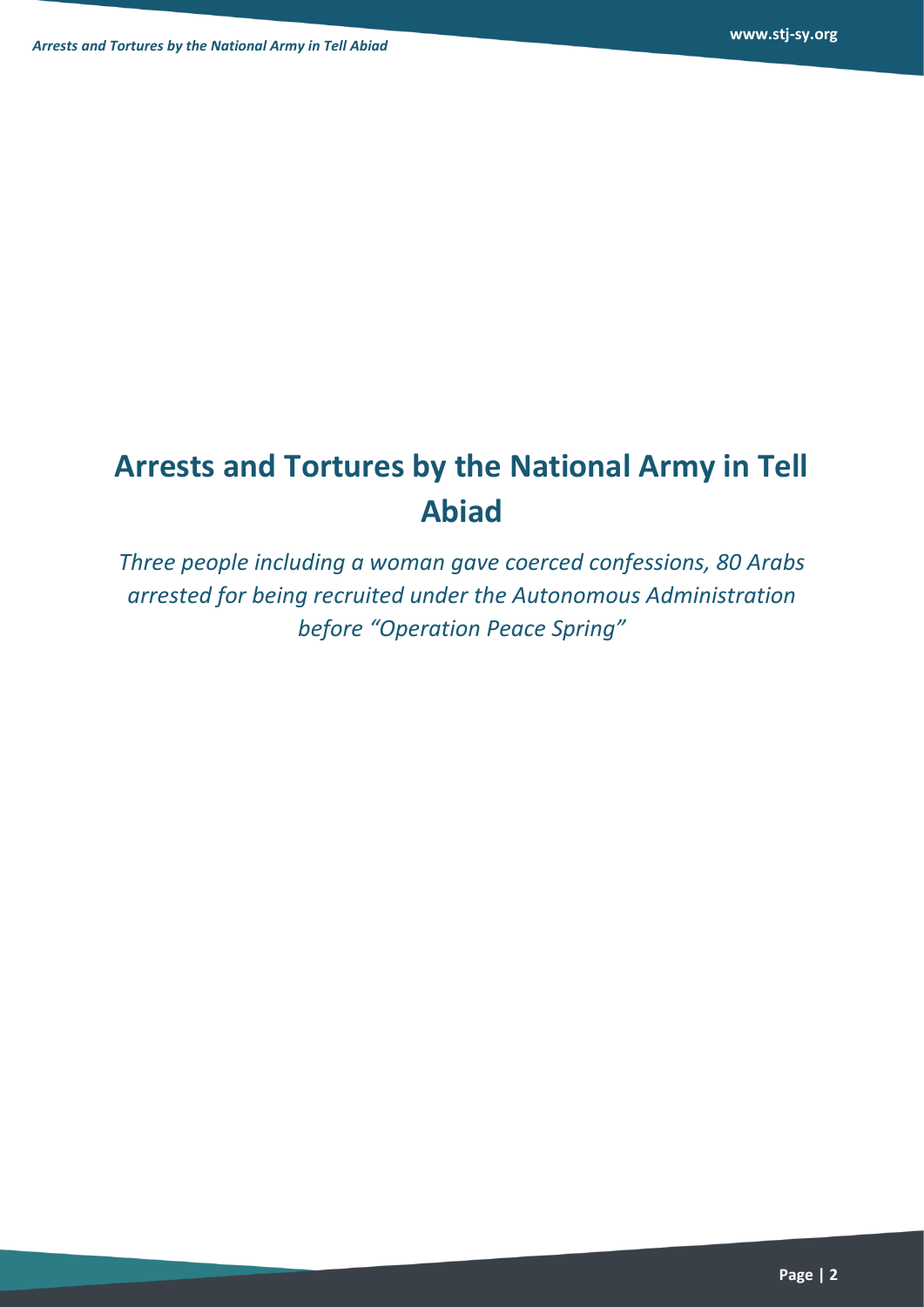STJ gained access to reliable information-based on accounts of witnesses and relatives of the detainees- confirms that the National Army of the Syrian Interim Government of the opposition, obtained forced confessions from the detainees with use of beatings and torture. Among those detained and tortured were three men and a woman along with other four people (all of them are from the Arab component) from the town of Tell Abiad, which was taken over by Turkey and allied armed opposition groups during "Operation Peace Spring" on October 9, 2019.

In addition, STJ verified the detention of at least 80 people by the National Army from the same region (all of whom are from the Arab component). They were arrested for performing the self-defense duty (compulsory recruitment) during the period of the Autonomous Administration's control.<sup>1</sup> (equivalent to the mandatory recruitment in the government-controlled areas.).

The detailed accounts recounted torture and ill-treatment practices by agents of the National Army in newly created detention centers. For the preparation of this report, STJ spoke to eight people, including relatives of the detainees and witnesses to investigations. The sources, however, asked anonymity for them and for the detainees, who are still held as of the date of this report.<sup>2</sup>

Witnesses confirmed that the Levant Front/*al-Jabha al-Shamia* used the torture methods of waterboarding,<sup>3</sup> reverse shabeh,<sup>4</sup> and the wheel,<sup>5</sup> to extract confessions and also beat the detainees by hard and sharp objects. According to accounts, some detainees were tortured for more than six straight hours.

Sources told STJ that the National Army uses the government buildings it seized in Tell Abiad as headquarters or temporary detention and investigation centers to held the detainees before transferring them to Tell Abiad prison (36 ° 40'58.2 "N 38 ° 56'24.6 "E).

Ways of extracting confessions and torture methods used by the National Army are similar to those used by other parties to the conflict, including the security services of the Syrian government, which are a flagrant violation of human rights and possible war crimes.

The National Coalition for Syrian Revolutionary and Opposition Forces reported on its website on November 1, 2019 that a delegation from the General Authority for Detained and Missing Persons visited one of the National Army's detention centers and commented

<sup>&</sup>lt;sup>1</sup> For more info, see for example: "Recruitment under "Self-Defense" Increased in al-Hasakeh Province", STJ, March 5, 2018 (last visit: November 27, 2019[\) https://stj-sy.org/en/447/.](https://stj-sy.org/en/447/)

 $2$  STJ prefers not to reveal the full names of the witnesses and the detainees or any further information, but it will share them with relevant mandated UN bodies.

<sup>&</sup>lt;sup>3</sup> A form of water torture in which the interrogator put the detainee's head in a large bowl of water for a certain period and remove it seconds before choking and subsequent death.

<sup>4</sup> The reverse shabeh position: the detainee's hands tied behind his/her back and his/her feet tied to a rope before being suspended by the feet from the ceiling or by a device called "Blinko", head-down.

<sup>&</sup>lt;sup>5</sup> In this method the detainee placed within a tire, so that he becomes paralyzed, and then whipped. For more info, see for example: "On "the International Day in Support of Victims of Torture", Syrian Survivors Talk about the Experiences of their Arrest and the Mental and Physical Effects", STJ, June 23, 2017. (last visit: November 27, 2019[\) https://stj-sy.org/en/155/.](https://stj-sy.org/en/155/)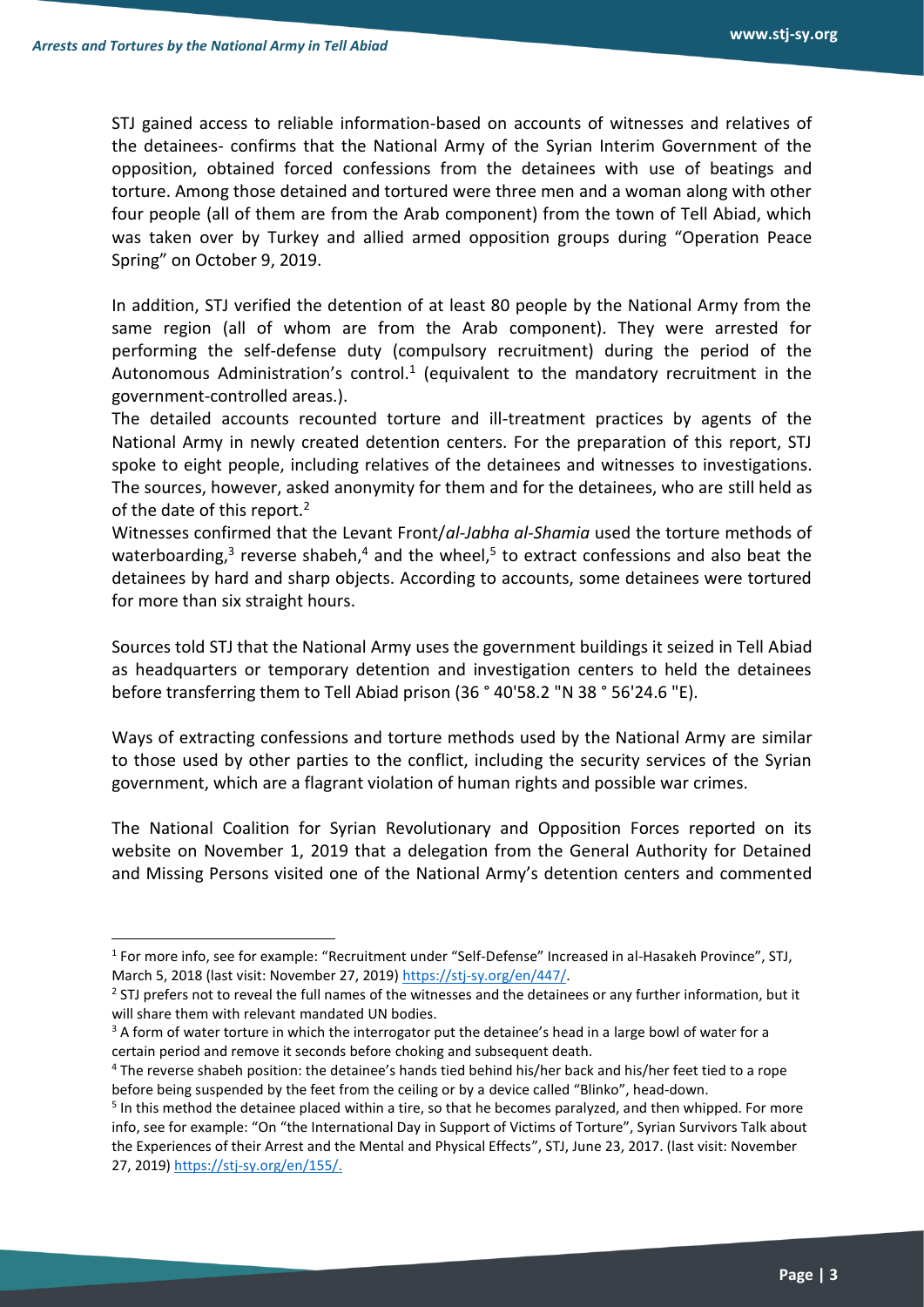that the detainees get good services. $6$  That attests to the presence of detention centers led by groups affiliated with the National Army.

STJ has previously prepared a detailed report on other violations committed by the National Army in the town of Tell Abiad, including the seizure of private property and robberies, as well as the detention of civilians along the front lines<sup>7</sup>.

#### **I. The detention and torture of three people, including a woman:**

STJ field researcher interviewed four people, who witnessed the torture of detainees held by armed opposition groups, and the exertion of forced confessions from them. Our researcher also met relatives of some detainees, who were subjected to torture and ill treatment. However, STJ prefers to conceal the identities of the witnesses and detainees and not to disclose reasons for the latter's arrest, to not to risk their lives.

The Levant Front detained seven people from their homes, including an epileptic and a woman, on the same charges. Those detainees were held and tortured in a headquarters of the Front in Tell Abiad and still in detention as of the date of this report.

The first witness to the torture and extracting confessions said :

**"I was in the room of the interrogator, who is a commander of the Levant Front called Sheikh Juma. The detainee was sitting with us in the same room, but he was blindfolded, and marks of beating and torture were visible on his face and body. The investigator recounted to the detainee the confessions made by him and said: You have confessed to this. The detainee replied: I have confessed to this owing to the intense torture; I vowed to the torturers to do whatever they want if they stopped beating me. But I am innocent and did nothing wrong. The investigator said to him: I know that you are innocent, but I have to find a way to release you. The conversation ended here and they took the detainee out of the room."**

- [%D9%88%D8%A7%D9%84%D9%85%D9%81%D9%82%D9%88%D8%AF%D9%8A%D9%86-](https://www.etilaf.org/all-news/news/%D8%A7%D9%84%D9%87%D9%8A%D8%A6%D8%A9-%D8%A7%D9%84%D9%88%D8%B7%D9%86%D9%8A%D8%A9-%D9%84%D8%B4%D8%A4%D9%88%D9%86-%D8%A7%D9%84%D9%85%D8%B9%D8%AA%D9%82%D9%84%D9%8A%D9%86-%D9%88%D8%A7%D9%84%D9%85%D9%81%D9%82%D9%88%D8%AF%D9%8A%D9%86-%D8%AA%D8%AC%D8%B1%D9%8A-%D8%B2%D9%8A%D8%A7%D8%B1%D8%A9-%D9%85%D9%8A%D8%AF%D8%A7%D9%86%D9%8A%D8%A9-%D8%AF%D8%A7%D8%AE%D9%84-%D8%B3%D8%AC%D9%86-%D9%84%D9%88%D8%A7%D8%A1-123-%D8%A3%D8%AD%D8%B1%D8%A7%D8%B1-%D8%A7%D9%84%D8%B4%D8%B1%D9%82%D9%8A%D8%A9-%D9%85%D9%86-%D8%A7%D9%84%D8%AC%D9%8A%D8%B4-%D8%A7%D9%84%D9%88%D8%B7%D9%86%D9%8A)
- [%D8%AA%D8%AC%D8%B1%D9%8A-%D8%B2%D9%8A%D8%A7%D8%B1%D8%A9-](https://www.etilaf.org/all-news/news/%D8%A7%D9%84%D9%87%D9%8A%D8%A6%D8%A9-%D8%A7%D9%84%D9%88%D8%B7%D9%86%D9%8A%D8%A9-%D9%84%D8%B4%D8%A4%D9%88%D9%86-%D8%A7%D9%84%D9%85%D8%B9%D8%AA%D9%82%D9%84%D9%8A%D9%86-%D9%88%D8%A7%D9%84%D9%85%D9%81%D9%82%D9%88%D8%AF%D9%8A%D9%86-%D8%AA%D8%AC%D8%B1%D9%8A-%D8%B2%D9%8A%D8%A7%D8%B1%D8%A9-%D9%85%D9%8A%D8%AF%D8%A7%D9%86%D9%8A%D8%A9-%D8%AF%D8%A7%D8%AE%D9%84-%D8%B3%D8%AC%D9%86-%D9%84%D9%88%D8%A7%D8%A1-123-%D8%A3%D8%AD%D8%B1%D8%A7%D8%B1-%D8%A7%D9%84%D8%B4%D8%B1%D9%82%D9%8A%D8%A9-%D9%85%D9%86-%D8%A7%D9%84%D8%AC%D9%8A%D8%B4-%D8%A7%D9%84%D9%88%D8%B7%D9%86%D9%8A)

[%D8%A3%D8%AD%D8%B1%D8%A7%D8%B1-%D8%A7%D9%84%D8%B4%D8%B1%D9%82%D9%8A%D8%A9-](https://www.etilaf.org/all-news/news/%D8%A7%D9%84%D9%87%D9%8A%D8%A6%D8%A9-%D8%A7%D9%84%D9%88%D8%B7%D9%86%D9%8A%D8%A9-%D9%84%D8%B4%D8%A4%D9%88%D9%86-%D8%A7%D9%84%D9%85%D8%B9%D8%AA%D9%82%D9%84%D9%8A%D9%86-%D9%88%D8%A7%D9%84%D9%85%D9%81%D9%82%D9%88%D8%AF%D9%8A%D9%86-%D8%AA%D8%AC%D8%B1%D9%8A-%D8%B2%D9%8A%D8%A7%D8%B1%D8%A9-%D9%85%D9%8A%D8%AF%D8%A7%D9%86%D9%8A%D8%A9-%D8%AF%D8%A7%D8%AE%D9%84-%D8%B3%D8%AC%D9%86-%D9%84%D9%88%D8%A7%D8%A1-123-%D8%A3%D8%AD%D8%B1%D8%A7%D8%B1-%D8%A7%D9%84%D8%B4%D8%B1%D9%82%D9%8A%D8%A9-%D9%85%D9%86-%D8%A7%D9%84%D8%AC%D9%8A%D8%B4-%D8%A7%D9%84%D9%88%D8%B7%D9%86%D9%8A) [%D9%85%D9%86-%D8%A7%D9%84%D8%AC%D9%8A%D8%B4-](https://www.etilaf.org/all-news/news/%D8%A7%D9%84%D9%87%D9%8A%D8%A6%D8%A9-%D8%A7%D9%84%D9%88%D8%B7%D9%86%D9%8A%D8%A9-%D9%84%D8%B4%D8%A4%D9%88%D9%86-%D8%A7%D9%84%D9%85%D8%B9%D8%AA%D9%82%D9%84%D9%8A%D9%86-%D9%88%D8%A7%D9%84%D9%85%D9%81%D9%82%D9%88%D8%AF%D9%8A%D9%86-%D8%AA%D8%AC%D8%B1%D9%8A-%D8%B2%D9%8A%D8%A7%D8%B1%D8%A9-%D9%85%D9%8A%D8%AF%D8%A7%D9%86%D9%8A%D8%A9-%D8%AF%D8%A7%D8%AE%D9%84-%D8%B3%D8%AC%D9%86-%D9%84%D9%88%D8%A7%D8%A1-123-%D8%A3%D8%AD%D8%B1%D8%A7%D8%B1-%D8%A7%D9%84%D8%B4%D8%B1%D9%82%D9%8A%D8%A9-%D9%85%D9%86-%D8%A7%D9%84%D8%AC%D9%8A%D8%B4-%D8%A7%D9%84%D9%88%D8%B7%D9%86%D9%8A)

<sup>6</sup> "The General Authority for Detained and Missing Persons undertakes a field visit to the 123 "Ahrar al-Sharqiyya" Brigade of the National Army", the official website of the National Coalition, November 1, 2019, (last visit on November 27, 2019[\) https://www.etilaf.org/all-](https://www.etilaf.org/all-news/news/%D8%A7%D9%84%D9%87%D9%8A%D8%A6%D8%A9-%D8%A7%D9%84%D9%88%D8%B7%D9%86%D9%8A%D8%A9-%D9%84%D8%B4%D8%A4%D9%88%D9%86-%D8%A7%D9%84%D9%85%D8%B9%D8%AA%D9%82%D9%84%D9%8A%D9%86-%D9%88%D8%A7%D9%84%D9%85%D9%81%D9%82%D9%88%D8%AF%D9%8A%D9%86-%D8%AA%D8%AC%D8%B1%D9%8A-%D8%B2%D9%8A%D8%A7%D8%B1%D8%A9-%D9%85%D9%8A%D8%AF%D8%A7%D9%86%D9%8A%D8%A9-%D8%AF%D8%A7%D8%AE%D9%84-%D8%B3%D8%AC%D9%86-%D9%84%D9%88%D8%A7%D8%A1-123-%D8%A3%D8%AD%D8%B1%D8%A7%D8%B1-%D8%A7%D9%84%D8%B4%D8%B1%D9%82%D9%8A%D8%A9-%D9%85%D9%86-%D8%A7%D9%84%D8%AC%D9%8A%D8%B4-%D8%A7%D9%84%D9%88%D8%B7%D9%86%D9%8A)

[news/news/%D8%A7%D9%84%D9%87%D9%8A%D8%A6%D8%A9-](https://www.etilaf.org/all-news/news/%D8%A7%D9%84%D9%87%D9%8A%D8%A6%D8%A9-%D8%A7%D9%84%D9%88%D8%B7%D9%86%D9%8A%D8%A9-%D9%84%D8%B4%D8%A4%D9%88%D9%86-%D8%A7%D9%84%D9%85%D8%B9%D8%AA%D9%82%D9%84%D9%8A%D9%86-%D9%88%D8%A7%D9%84%D9%85%D9%81%D9%82%D9%88%D8%AF%D9%8A%D9%86-%D8%AA%D8%AC%D8%B1%D9%8A-%D8%B2%D9%8A%D8%A7%D8%B1%D8%A9-%D9%85%D9%8A%D8%AF%D8%A7%D9%86%D9%8A%D8%A9-%D8%AF%D8%A7%D8%AE%D9%84-%D8%B3%D8%AC%D9%86-%D9%84%D9%88%D8%A7%D8%A1-123-%D8%A3%D8%AD%D8%B1%D8%A7%D8%B1-%D8%A7%D9%84%D8%B4%D8%B1%D9%82%D9%8A%D8%A9-%D9%85%D9%86-%D8%A7%D9%84%D8%AC%D9%8A%D8%B4-%D8%A7%D9%84%D9%88%D8%B7%D9%86%D9%8A)

[<sup>%</sup>D8%A7%D9%84%D9%88%D8%B7%D9%86%D9%8A%D8%A9-%D9%84%D8%B4%D8%A4%D9%88%D9%86-](https://www.etilaf.org/all-news/news/%D8%A7%D9%84%D9%87%D9%8A%D8%A6%D8%A9-%D8%A7%D9%84%D9%88%D8%B7%D9%86%D9%8A%D8%A9-%D9%84%D8%B4%D8%A4%D9%88%D9%86-%D8%A7%D9%84%D9%85%D8%B9%D8%AA%D9%82%D9%84%D9%8A%D9%86-%D9%88%D8%A7%D9%84%D9%85%D9%81%D9%82%D9%88%D8%AF%D9%8A%D9%86-%D8%AA%D8%AC%D8%B1%D9%8A-%D8%B2%D9%8A%D8%A7%D8%B1%D8%A9-%D9%85%D9%8A%D8%AF%D8%A7%D9%86%D9%8A%D8%A9-%D8%AF%D8%A7%D8%AE%D9%84-%D8%B3%D8%AC%D9%86-%D9%84%D9%88%D8%A7%D8%A1-123-%D8%A3%D8%AD%D8%B1%D8%A7%D8%B1-%D8%A7%D9%84%D8%B4%D8%B1%D9%82%D9%8A%D8%A9-%D9%85%D9%86-%D8%A7%D9%84%D8%AC%D9%8A%D8%B4-%D8%A7%D9%84%D9%88%D8%B7%D9%86%D9%8A) [%D8%A7%D9%84%D9%85%D8%B9%D8%AA%D9%82%D9%84%D9%8A%D9%86-](https://www.etilaf.org/all-news/news/%D8%A7%D9%84%D9%87%D9%8A%D8%A6%D8%A9-%D8%A7%D9%84%D9%88%D8%B7%D9%86%D9%8A%D8%A9-%D9%84%D8%B4%D8%A4%D9%88%D9%86-%D8%A7%D9%84%D9%85%D8%B9%D8%AA%D9%82%D9%84%D9%8A%D9%86-%D9%88%D8%A7%D9%84%D9%85%D9%81%D9%82%D9%88%D8%AF%D9%8A%D9%86-%D8%AA%D8%AC%D8%B1%D9%8A-%D8%B2%D9%8A%D8%A7%D8%B1%D8%A9-%D9%85%D9%8A%D8%AF%D8%A7%D9%86%D9%8A%D8%A9-%D8%AF%D8%A7%D8%AE%D9%84-%D8%B3%D8%AC%D9%86-%D9%84%D9%88%D8%A7%D8%A1-123-%D8%A3%D8%AD%D8%B1%D8%A7%D8%B1-%D8%A7%D9%84%D8%B4%D8%B1%D9%82%D9%8A%D8%A9-%D9%85%D9%86-%D8%A7%D9%84%D8%AC%D9%8A%D8%B4-%D8%A7%D9%84%D9%88%D8%B7%D9%86%D9%8A)

[<sup>%</sup>D9%85%D9%8A%D8%AF%D8%A7%D9%86%D9%8A%D8%A9-%D8%AF%D8%A7%D8%AE%D9%84-](https://www.etilaf.org/all-news/news/%D8%A7%D9%84%D9%87%D9%8A%D8%A6%D8%A9-%D8%A7%D9%84%D9%88%D8%B7%D9%86%D9%8A%D8%A9-%D9%84%D8%B4%D8%A4%D9%88%D9%86-%D8%A7%D9%84%D9%85%D8%B9%D8%AA%D9%82%D9%84%D9%8A%D9%86-%D9%88%D8%A7%D9%84%D9%85%D9%81%D9%82%D9%88%D8%AF%D9%8A%D9%86-%D8%AA%D8%AC%D8%B1%D9%8A-%D8%B2%D9%8A%D8%A7%D8%B1%D8%A9-%D9%85%D9%8A%D8%AF%D8%A7%D9%86%D9%8A%D8%A9-%D8%AF%D8%A7%D8%AE%D9%84-%D8%B3%D8%AC%D9%86-%D9%84%D9%88%D8%A7%D8%A1-123-%D8%A3%D8%AD%D8%B1%D8%A7%D8%B1-%D8%A7%D9%84%D8%B4%D8%B1%D9%82%D9%8A%D8%A9-%D9%85%D9%86-%D8%A7%D9%84%D8%AC%D9%8A%D8%B4-%D8%A7%D9%84%D9%88%D8%B7%D9%86%D9%8A) [%D8%B3%D8%AC%D9%86-%D9%84%D9%88%D8%A7%D8%A1-123-](https://www.etilaf.org/all-news/news/%D8%A7%D9%84%D9%87%D9%8A%D8%A6%D8%A9-%D8%A7%D9%84%D9%88%D8%B7%D9%86%D9%8A%D8%A9-%D9%84%D8%B4%D8%A4%D9%88%D9%86-%D8%A7%D9%84%D9%85%D8%B9%D8%AA%D9%82%D9%84%D9%8A%D9%86-%D9%88%D8%A7%D9%84%D9%85%D9%81%D9%82%D9%88%D8%AF%D9%8A%D9%86-%D8%AA%D8%AC%D8%B1%D9%8A-%D8%B2%D9%8A%D8%A7%D8%B1%D8%A9-%D9%85%D9%8A%D8%AF%D8%A7%D9%86%D9%8A%D8%A9-%D8%AF%D8%A7%D8%AE%D9%84-%D8%B3%D8%AC%D9%86-%D9%84%D9%88%D8%A7%D8%A1-123-%D8%A3%D8%AD%D8%B1%D8%A7%D8%B1-%D8%A7%D9%84%D8%B4%D8%B1%D9%82%D9%8A%D8%A9-%D9%85%D9%86-%D8%A7%D9%84%D8%AC%D9%8A%D8%B4-%D8%A7%D9%84%D9%88%D8%B7%D9%86%D9%8A)

[<sup>%</sup>D8%A7%D9%84%D9%88%D8%B7%D9%86%D9%8A](https://www.etilaf.org/all-news/news/%D8%A7%D9%84%D9%87%D9%8A%D8%A6%D8%A9-%D8%A7%D9%84%D9%88%D8%B7%D9%86%D9%8A%D8%A9-%D9%84%D8%B4%D8%A4%D9%88%D9%86-%D8%A7%D9%84%D9%85%D8%B9%D8%AA%D9%82%D9%84%D9%8A%D9%86-%D9%88%D8%A7%D9%84%D9%85%D9%81%D9%82%D9%88%D8%AF%D9%8A%D9%86-%D8%AA%D8%AC%D8%B1%D9%8A-%D8%B2%D9%8A%D8%A7%D8%B1%D8%A9-%D9%85%D9%8A%D8%AF%D8%A7%D9%86%D9%8A%D8%A9-%D8%AF%D8%A7%D8%AE%D9%84-%D8%B3%D8%AC%D9%86-%D9%84%D9%88%D8%A7%D8%A1-123-%D8%A3%D8%AD%D8%B1%D8%A7%D8%B1-%D8%A7%D9%84%D8%B4%D8%B1%D9%82%D9%8A%D8%A9-%D9%85%D9%86-%D8%A7%D9%84%D8%AC%D9%8A%D8%B4-%D8%A7%D9%84%D9%88%D8%B7%D9%86%D9%8A)

<sup>&</sup>lt;sup>7</sup> For more info please see: "Raqqa: Violations Committed by the "National Army" in Tell Abiad", STJ, November 18, 2019 (last visit: November 27, 2019) [https://stj-sy.org/en/raqqa-violations-committed-by-the](https://stj-sy.org/en/raqqa-violations-committed-by-the-national-army-in-tell-abiad/)[national-army-in-tell-abiad/.](https://stj-sy.org/en/raqqa-violations-committed-by-the-national-army-in-tell-abiad/)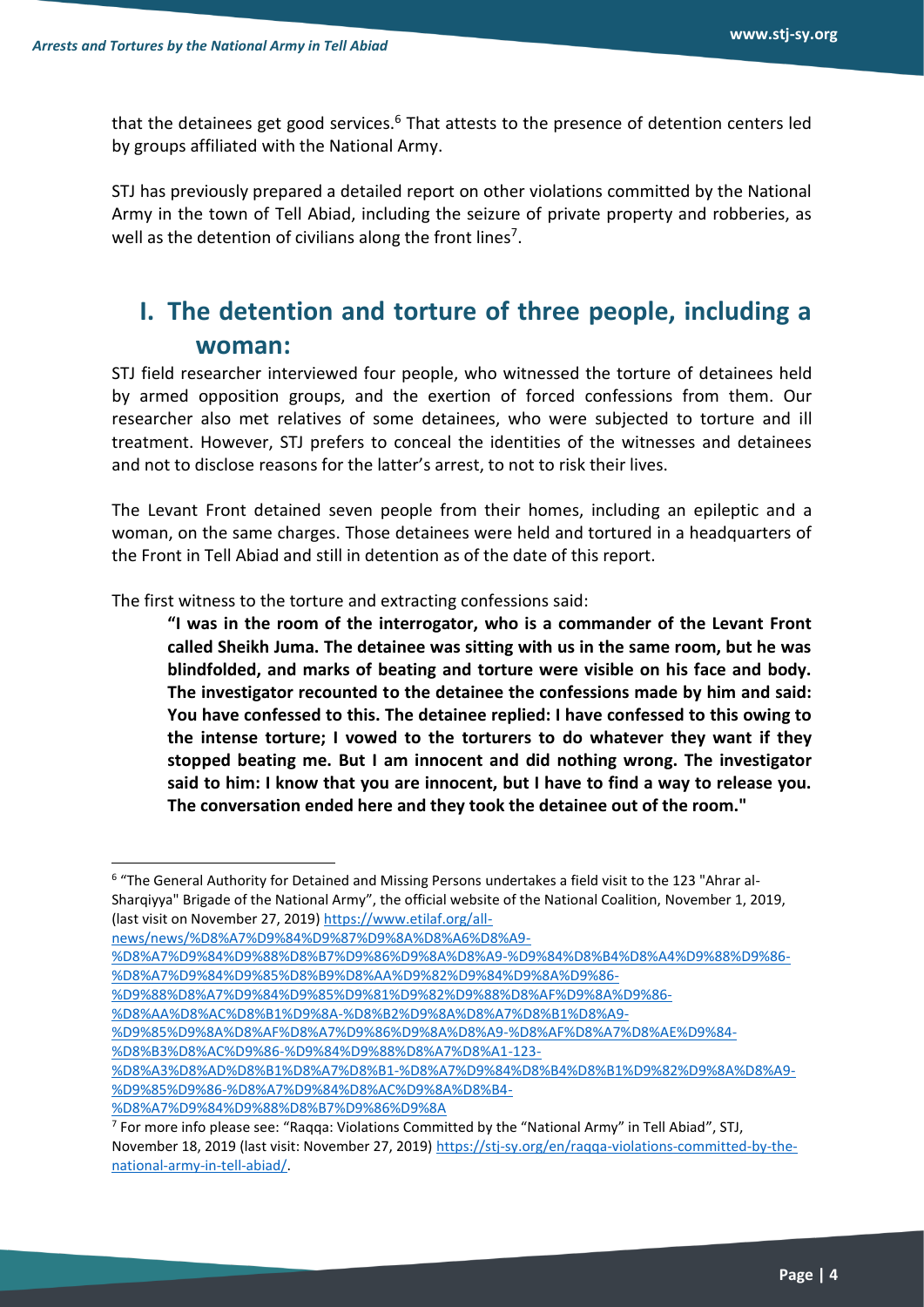The second witness spoke about what he saw, saying:

**"I was in a headquarter of the Levant Front, which was formerly a post office, but they did not allow me to enter the investigation room. A person at the headquarters called Abu Omar Marea-I knew later that he is a security commander- scolded the officers for allowing me to enter the headquarters. However, I stood next to the investigator's room and heard the conversation between him and the detainee. The detainee said, I am innocent. I didn't do anything wrong, so the interrogator asked him why you confessed then? The detainee replied: if you went under torture from two o'clock at night until ten in the morning, wouldn't you confess anything in exchange for ending the torture? The interrogator asked him: and how did you know it was ten o'clock? The detainee said after the torture had ended, they brought me breakfast, and usually breakfast delivered at half past ten" .**

The witness added:

**"The interrogator told the detainee that he had been filmed while confessing. The detainee told the investigator that he was filmed twice, and his confessions in the first video contradicted those in the second, as the officers asked him to tell a different story each time".**

The witness continues that he was shocked when he heard the rest of the dialogue between the investigator and the detainee, as the detainee was accused of committing serious acts in exchange for a very small amount of money, and though he is from a well-to-do family and it is impossible for him to carry out such actions in exchange for an amount less than 10% of his monthly income.

The third witness spoke about the arrest of a woman and her father by the Levant Front, saying:

**"When they came to arrest the woman, her father tried to prevent them, so they arrested him also. The woman and her father were put in the same cell. They jailers used to allow the father to go to his home and return to the headquarters. And one day when he returned, they didn't allow him in until they finished investigating his daughter; he saw torture signs on his daughter and she told him that they dumped her head with water several times until she confessed what they wanted."**

In other separate accounts, relatives of the detainees confirmed the use of several torture methods against the detainees, like waterboarding, reverse shabeh and the wheel. Witnesses also confirmed seeing marks of torture and handcuffs on the hands and bodies of detainees whom they were permitted to visit by the Levant From.

#### **II. The mass arrest of 80 youths:**

Since the National Army took control of the areas of Tell Abiad and Suluk on October 13, 2019. The armed groups of the Levant Front and the Ahrar al-Sharqiya, affiliated with the National Army, have carried out raids and arrests in search of people who had previously joined or worked with the Autonomous Administration and the SDF.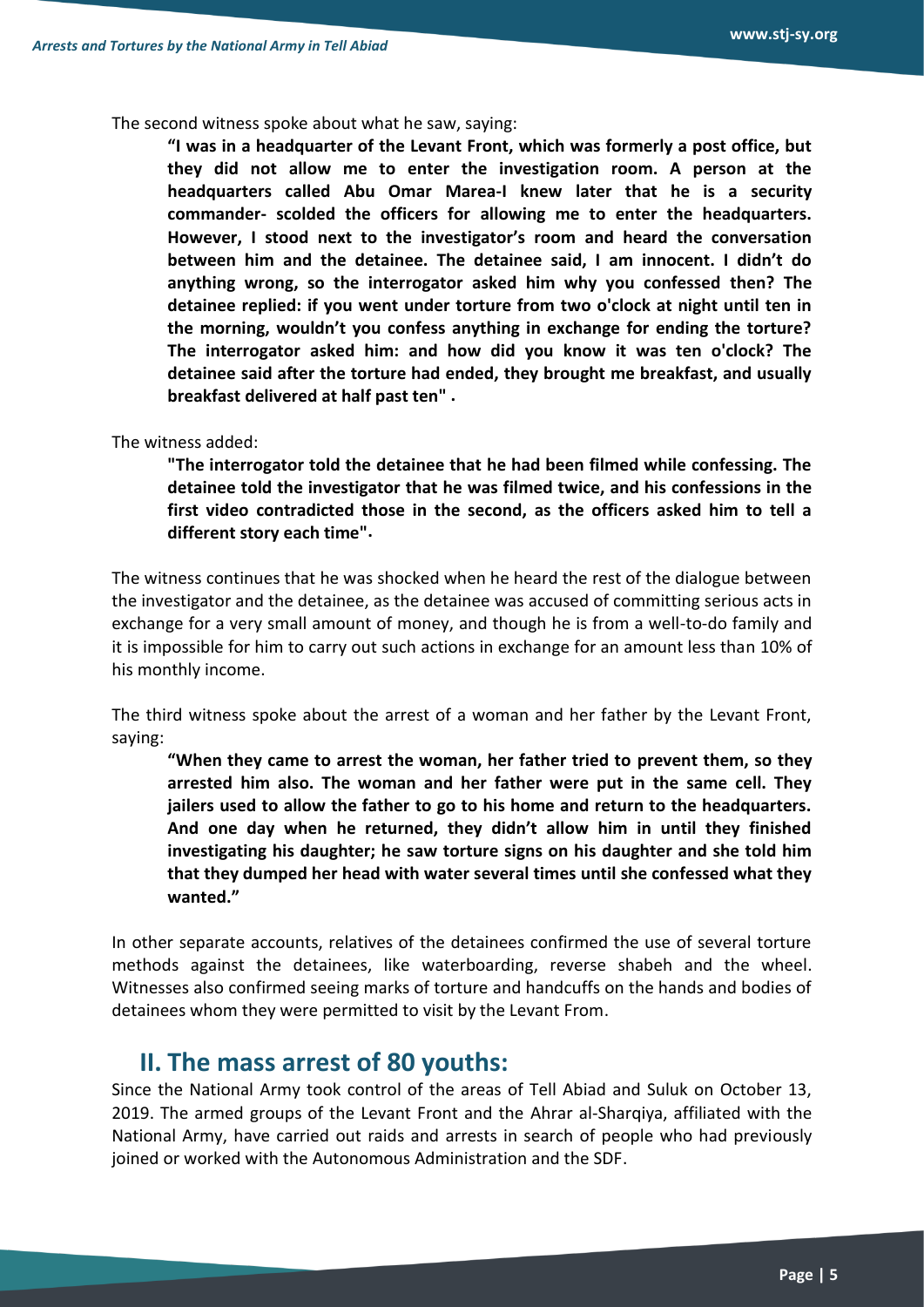The two groups managed to arrest at least 80 young men (all of whom are from the Arab component) who had joined the ranks of the SDF by performing the self-defense duty (mandatory recruitment). The youths were held in unofficial detention centers (headquarters of the groups and the government buildings they seized), and then they were transferred to Tell Abiad Prison to be presented to the so-called military justice that usually looks into the cases of the detainees and decides them.



A satellite image shows the location of the Tell Abiad prison in the province of Raqqa (36°40'58.2"N 38°56'24.6"E).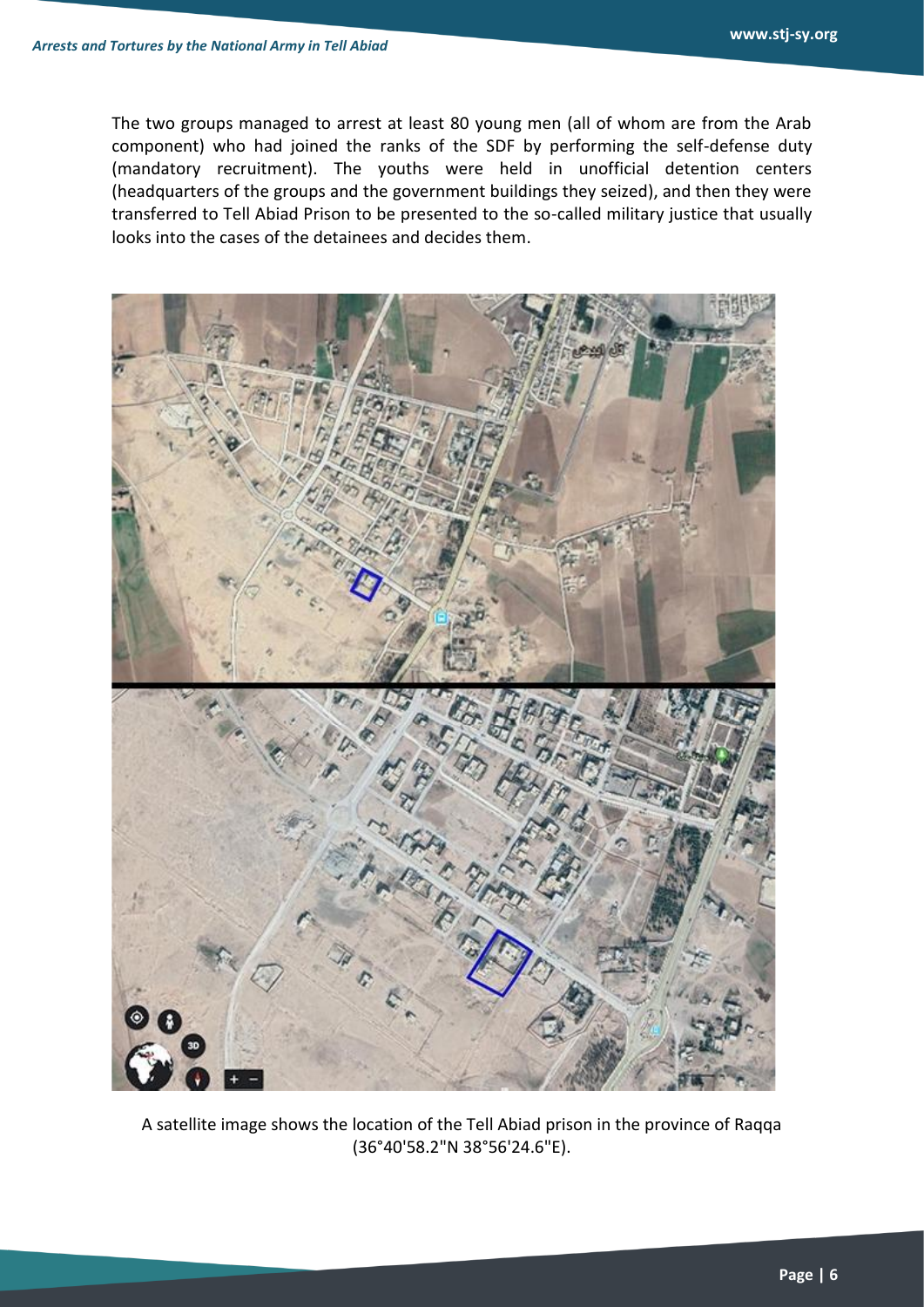According to a witness -he asked anonymity- the military judiciary based in a building in the Tell Abiad prison. A number of young detainees were released after they surrendered their light weapons (rifles), and those who did not possess a weapon, his family purchased a rifle and gave it to the military court in exchange for his release, and many detainees are still being held.

It should be noted that the arrests carried out by the National Army in the Tell Abiad region made in the same way of those carried out in Afrin, where detainees are forced to pay sums of money as bail or ransom in exchange for their release. STJ have already prepared detailed reports on these incidents<sup>8</sup>.

<sup>8</sup> For more info see: "54 Arrests, Including two Women, in Afrin during October 2019", STJ, November 5, 2019 (last visit: November 27, 2019), [https://stj-sy.org/en/54-arrests-including-two-women-in-afrin-during-october-](https://stj-sy.org/en/54-arrests-including-two-women-in-afrin-during-october-2019/)[2019/.](https://stj-sy.org/en/54-arrests-including-two-women-in-afrin-during-october-2019/)